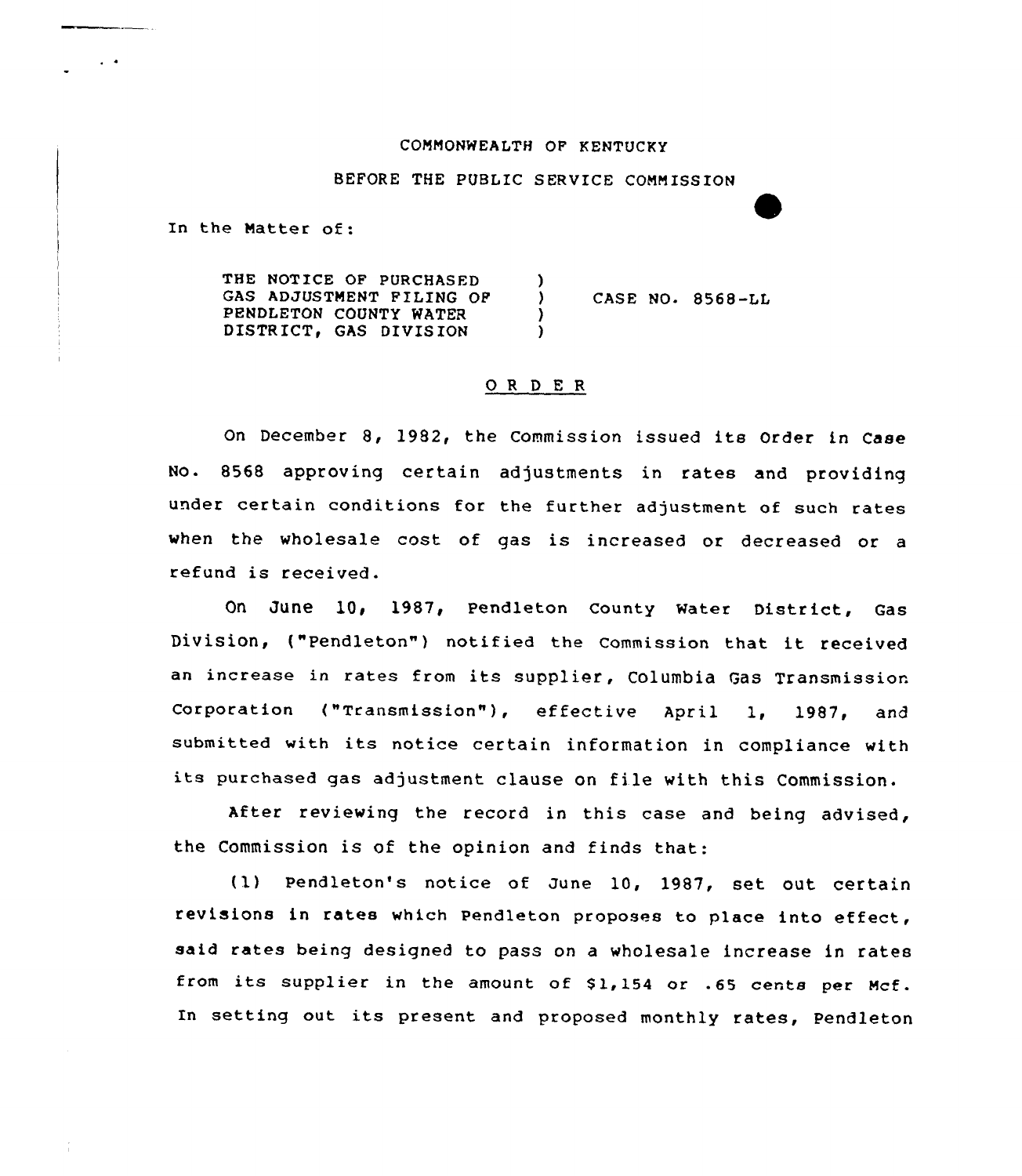used incorrect rates instead of those actually approved by the Commission.

Ĵ.

 $\sim 100$ 

(2) Transmission filed an appIication for increased rates with the Federal Energy Regulatory Commission to become effective April 1, 1987.

(3) a legislative change in KRs Chapter 278, effective July 15, 1986, requires 30 days notice of a change in rates with the Commission having the discretion to shorten the required period to 20 days upon showing of good cause. Reduction in rates will, as always, be made effective with the date of the supplier decrease. Increases in rates will be effective with 20 days notice providing that:

(a) The effective date from the supplier is not more than 20 days in the future, in which case the actual effective date will be used; and

(b) The company has included in its filing <sup>a</sup> specific request that <sup>a</sup> tariff sheet or some other notification from the supplier be considered a showing of good cause for 20 days notice. Pendleton included a request for a showing of good cause for 20 days notice. The effective date will, therefore, be 20 days after Pendleton's notice, or June 30, 1987.

(4) Pendleton's corrected adjustment in rates under the purchased gas adjustment provisions approved by the Commission in its Order in Case No. 8568 dated December 8, 1982, is fair, just, and reasonable and in the public interest and should be effective with gas supplied on and after June 30, 1987.

 $-2-$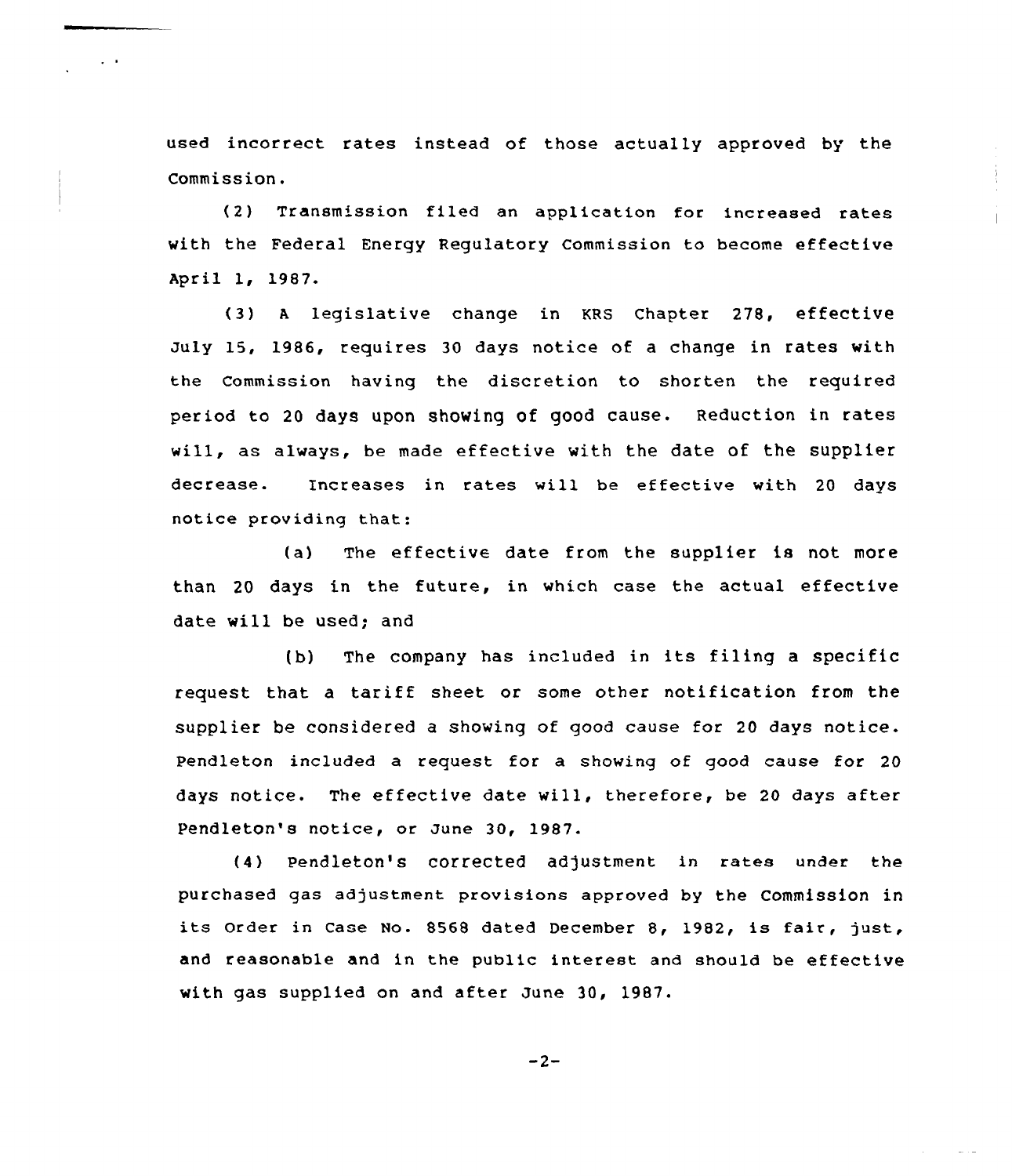IT IS THEREFORE ORDERED that:

(1) The rates in the Appendix to this Order be and they hereby are authorized effective with gas supplied on and after June 30, 19S7.

(2) Within 30 days of the date of this Order Pendleton shall file with this Commission its revised tariffs setting out the rates authorized herein.

Done at Frankfort, Kentucky, this 26th day of June, 1987.

PUBLIC SERVICE COMMISSION

 $\prime$  S. I fer

Vice Chairman

" (chain)

ATTEST:

Executive Director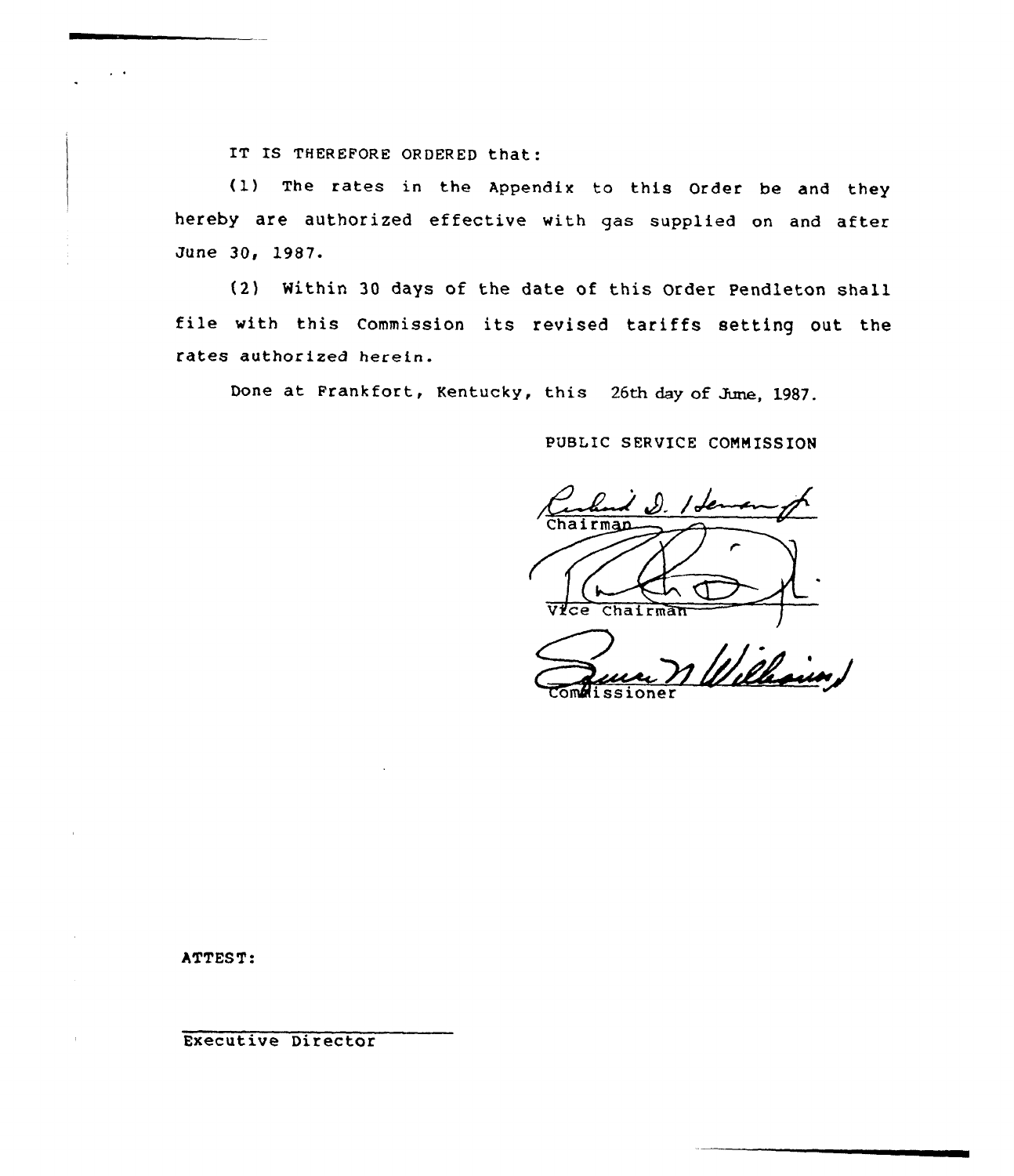#### APPENDIX

# APPENDIX TO AN ORDER OP THE PUBLIC SERVICE COMNISS ION IN CASE NO. 8568-LL DATED 6/26/87

The following rates are prescribed for the customers served by Pendleton County Water District, Gas Division. All other rates and charges not specifically mentioned herein shall remain the same as those in effect under the authority of the Commission prior to the date of this Order.

## RATES: MONTHLY

# RATES PER UNIT

Residential:

 $\sim$   $\sim$ 

|  | $1 - 2$ Mcf<br>$2 - 6$ Mcf | $0 - 1$ Mcf (Minimum Charge) | \$5.10 Per Month<br>4.7514 Per Mcf<br>4.7261 Per Mcf |  |
|--|----------------------------|------------------------------|------------------------------------------------------|--|
|  | Over 6 Mcf                 |                              | 4.7211 Per Mcf                                       |  |
|  | Commercial:                |                              |                                                      |  |

|         |  |  |               | $0 - 1$ Mcf (Minimum Charge) | \$5.67 Per Month  |  |
|---------|--|--|---------------|------------------------------|-------------------|--|
|         |  |  | $1 - 20$ Mcf  |                              | 4.7211 Per Mcf    |  |
|         |  |  | $20 - 30$ Mcf |                              | 4.7161 Per Mcf    |  |
|         |  |  | $30 - 40$ Mcf |                              | 4.7111 Per Mcf    |  |
|         |  |  | $40 - 50$ Mcf |                              | 4.7061 Per Mcf    |  |
|         |  |  | Over 50 Mcf   |                              | 4.7011 Per Mcf    |  |
|         |  |  |               | SMALL INDUSTRIAL:            |                   |  |
| All Mcf |  |  |               |                              | $$3.9698$ Per Mcf |  |

SPECIAL CONTRACTS:

Firm Gas Service:

MAGO Construction Co., Inc., \$ 3.7635 Per Mcf